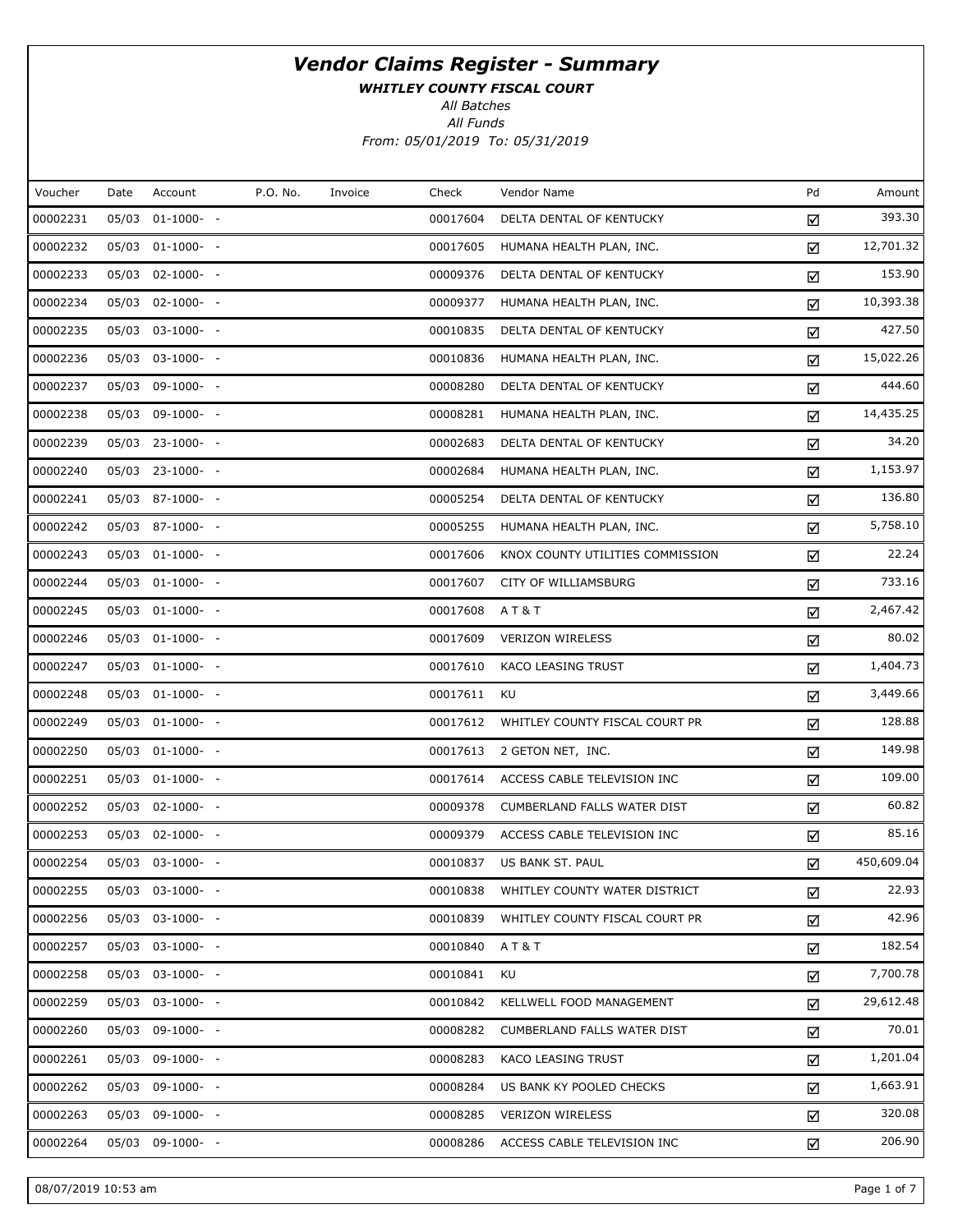WHITLEY COUNTY FISCAL COURT

All Batches

All Funds From: 05/01/2019 To: 05/31/2019

| Amount    | Pd | Vendor Name                       | Check    | Invoice | P.O. No. | Account          | Date  | Voucher  |
|-----------|----|-----------------------------------|----------|---------|----------|------------------|-------|----------|
| 199.15    | ☑  | CITY UTILITIES COMMISSION         | 00008287 |         |          | 09-1000- -       | 05/03 | 00002265 |
| 203.90    | ☑  | ACCESS CABLE TELEVISION INC       | 00005256 |         |          | 05/03 87-1000- - |       | 00002266 |
| 120.09    | ☑  | KU                                | 00005257 |         |          | 05/03 87-1000- - |       | 00002267 |
| 3,860.23  | ☑  | AT&T                              | 00005258 |         |          | 05/03 87-1000- - |       | 00002268 |
| 141.09    | ☑  | DELTA NATURAL GAS CO., INC.       | 00017615 |         |          | 05/08 01-1000- - |       | 00002269 |
| 206.95    | ☑  | CUMBERLAND VALLEY ELECTRIC, INC.  | 00017616 |         |          | 05/08 01-1000- - |       | 00002270 |
| 145.77    | ☑  | DELTA NATURAL GAS CO., INC.       | 00009380 |         |          | $02 - 1000 - -$  | 05/08 | 00002271 |
| 258.00    | ☑  | CUMBERLAND VALLEY ELECTRIC, INC.  | 00009381 |         |          | 05/08 02-1000- - |       | 00002272 |
| 1,373.85  | ☑  | DELTA NATURAL GAS CO., INC.       | 00010843 |         |          | 05/08 03-1000- - |       | 00002273 |
| 903.40    | ☑  | <b>AT&amp;T</b>                   | 00005259 |         |          | 05/08 87-1000- - |       | 00002276 |
| 532.77    | ☑  | CUMBERLAND VALLEY ELECTRIC, INC.  | 00008291 |         |          | 09-1000- -       | 05/08 | 00002278 |
| 192.68    | ☑  | TIME WARNER CABLE                 | 00008292 |         |          | 05/08 09-1000- - |       | 00002279 |
| 229.18    | ☑  | <b>DAV</b>                        | 00017617 |         |          | 05/13 01-1000- - |       | 00002281 |
| 594.21    | ☑  | AT & T MOBILITY                   | 00017618 |         |          | 05/13 01-1000- - |       | 00002282 |
| 7,997.48  | ☑  | CITY OF WILLIAMSBURG              | 00010844 |         |          | 05/13 03-1000- - |       | 00002283 |
| 123.05    | ☑  | DELTA NATURAL GAS CO., INC.       | 00008293 |         |          | 05/13 09-1000- - |       | 00002284 |
| 73.73     | ☑  | NI GOVERNMENT SERVICES, INC.      | 00005260 |         |          | 05/13 87-1000- - |       | 00002285 |
| 21,142.81 | ☑  | WHITLEY COUNTY FISCAL COURT PR    | 00017619 |         |          | 05/14 01-1000- - |       | 00002286 |
| 28,881.27 | ☑  | WHITLEY COUNTY FISCAL COURT PR    | 00017620 |         |          | 05/14 01-1000- - |       | 00002287 |
| 28,211.09 | ☑  | WHITLEY COUNTY FISCAL COURT PR    | 00009382 |         |          | 05/14 02-1000- - |       | 00002288 |
| 46,129.77 | ☑  | WHITLEY COUNTY FISCAL COURT PR    | 00010845 |         |          | 05/14 03-1000- - |       | 00002289 |
| 40,112.42 | ☑  | WHITLEY COUNTY FISCAL COURT PR    | 00008294 |         |          | 05/14 09-1000- - |       | 00002290 |
| 4,195.50  | ☑  | WHITLEY COUNTY FISCAL COURT PR    | 00002685 |         |          | 05/14 23-1000- - |       | 00002291 |
| 13,356.57 | ☑  | WHITLEY COUNTY FISCAL COURT PR    | 00005261 |         |          | 05/14 87-1000- - |       | 00002292 |
| 200.00    | ☑  | <b>ANDY MOSES</b>                 | 00017621 |         |          | 05/14 01-1000- - |       | 00002293 |
| 323.43    | ☑  | BISSELL'S, INC.                   | 00017622 |         |          | 05/14 01-1000- - |       | 00002294 |
| 180.00    | ☑  | BLUEGRASS/ KESCO INCORPORATED     | 00017623 |         |          | 05/14 01-1000- - |       | 00002295 |
| 7,247.00  | ☑  | CITY OF WILLIAMSBURG              | 00017624 |         |          | 05/14 01-1000- - |       | 00002296 |
| 95.00     | ☑  | <b>COMPUTER CLINC</b>             | 00017625 |         |          | 05/14 01-1000- - |       | 00002297 |
| 500.00    | ☑  | <b>CORBIN EDUCATION CENTER</b>    | 00017626 |         |          | 05/14 01-1000- - |       | 00002298 |
| 118.92    | ☑  | <b>CURITS SURGENER</b>            | 00017627 |         |          | 05/14 01-1000- - |       | 00002299 |
| 72.00     | ☑  | DAIRY QUEEN GRILL & CHILL         | 00017628 |         |          | 05/14 01-1000- - |       | 00002300 |
| 650.00    | ☑  | <b>DAV</b>                        | 00017629 |         |          | 05/14 01-1000- - |       | 00002301 |
| 502.84    | ☑  | ELLISON SANITARY SUPPLY CO., INC. | 00017630 |         |          | 05/14 01-1000- - |       | 00002302 |
|           |    |                                   |          |         |          |                  |       |          |

08/07/2019 10:53 am Page 2 of 7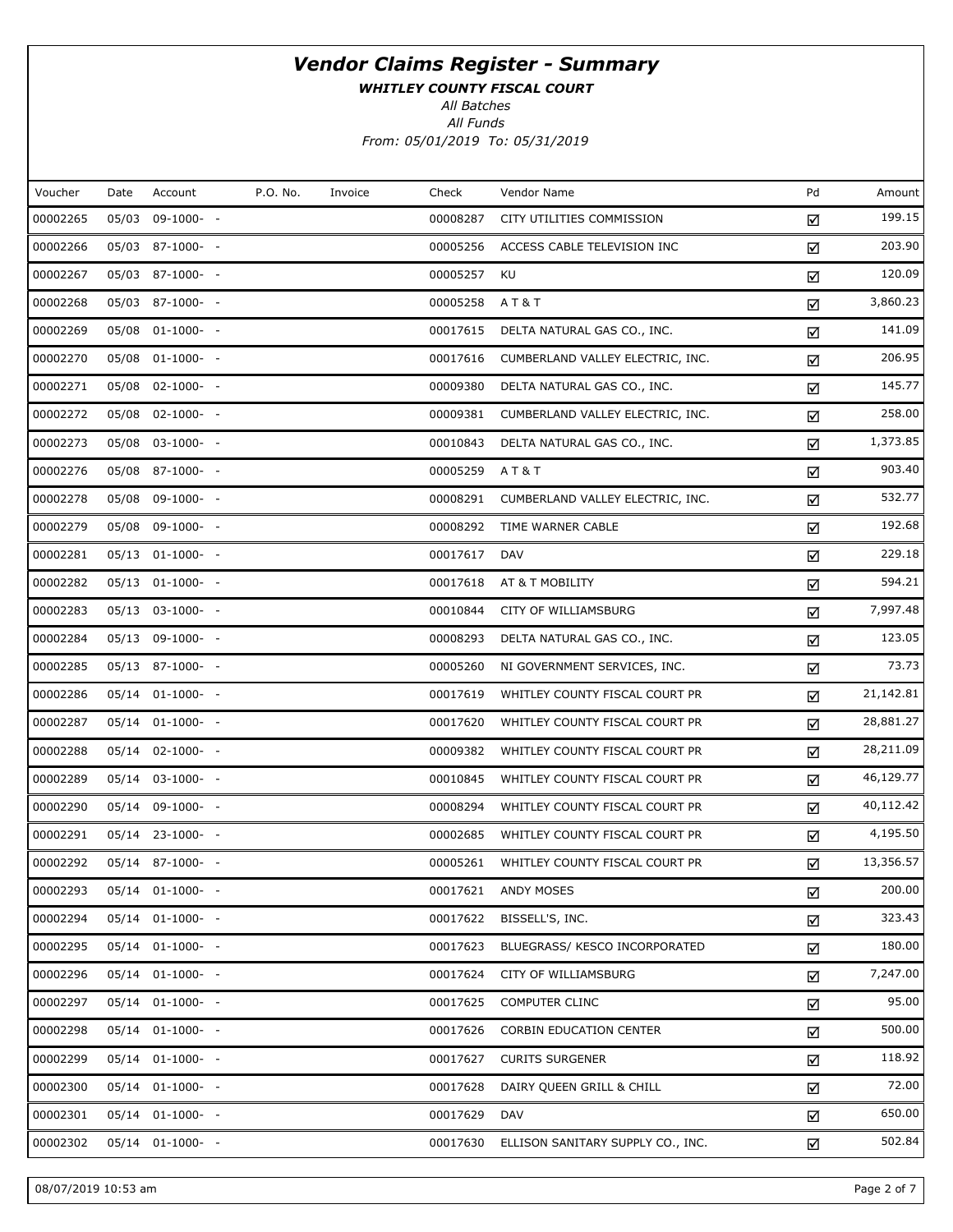WHITLEY COUNTY FISCAL COURT

All Batches

All Funds From: 05/01/2019 To: 05/31/2019

| Voucher  | Date | Account          | P.O. No. | Invoice | Check    | Vendor Name                           | Pd | Amount    |
|----------|------|------------------|----------|---------|----------|---------------------------------------|----|-----------|
| 00002303 |      | 05/14 01-1000- - |          |         | 00017631 | EMCON HOME GUARD, INC.                | ☑  | 950.00    |
| 00002304 |      | 05/14 01-1000- - |          |         | 00017632 | <b>EVELYN MCCULLAH</b>                | ☑  | 187.84    |
| 00002305 |      | 05/14 01-1000- - |          |         | 00017633 | <b>EZ COUNTRY</b>                     | ☑  | 495.00    |
| 00002306 |      | 05/14 01-1000- - |          |         | 00017634 | FISCALSOFT CORPORATION                | ☑  | 16,120.00 |
| 00002307 |      | 05/14 01-1000- - |          |         | 00017635 | G & E DRIVE-IN                        | ☑  | 40.00     |
| 00002308 |      | 05/14 01-1000- - |          |         | 00017636 | <b>HARDEE'S</b>                       | ☑  | 83.00     |
| 00002309 |      | 05/14 01-1000- - |          |         | 00017637 | HARP ENTERPRISES, INC.                | ☑  | 1,779.11  |
| 00002310 |      | 05/14 01-1000- - |          |         | 00017638 | HIGHBRIDGE SPRING WATER CO, INC.      | ☑  | 181.00    |
| 00002311 |      | 05/14 01-1000- - |          |         | 00017639 | HOMETOWN IGA #57                      | ☑  | 434.52    |
| 00002312 |      | 05/14 01-1000- - |          |         | 00017640 | JIM THORNTON - 3RD DISTRICT CONSTABLE | ☑  | 347.50    |
| 00002313 |      | 05/14 01-1000- - |          |         | 00017641 | JOHNCO, INC.                          | ☑  | 25.16     |
| 00002314 |      | 05/14 01-1000- - |          |         | 00017642 | JONES PIT STOP                        | ☑  | 21.00     |
| 00002315 |      | 05/14 01-1000- - |          |         | 00017643 | <b>JOSH CRAWFORD</b>                  | ☑  | 5,170.00  |
| 00002316 |      | 05/14 01-1000- - |          |         | 00017644 | KAY SCHWARTZ, COUNTY CLERK            | ☑  | 15.00     |
| 00002317 |      | 05/14 01-1000- - |          |         | 00017645 | <b>KCJEA</b>                          | ☑  | 2,394.00  |
| 00002318 |      | 05/14 01-1000- - |          |         | 00017646 | KY COAL COUNTY COALITION, INC.        | ☑  | 1,500.00  |
| 00002319 |      | 05/14 01-1000- - |          |         | 00017647 | <b>KMCA</b>                           | ☑  | 2,780.75  |
| 00002320 |      | 05/14 01-1000- - |          |         | 00017648 | LAUREL RIDGE LANDFILL                 | ☑  | 3,931.55  |
| 00002321 |      | 05/14 01-1000- - |          |         | 00017649 | LAUREL TERMITE CONTROL                | ☑  | 1,500.00  |
| 00002322 |      | 05/14 01-1000- - |          |         | 00017650 | LONNIE FOLEY                          | ☑  | 200.00    |
| 00002323 |      | 05/14 01-1000- - |          |         | 00017651 | NEWS JOURNAL                          | ☑  | 418.50    |
| 00002324 |      | 05/14 01-1000- - |          |         | 00017652 | OPERATION UNITE                       | ☑  | 250.00    |
| 00002325 |      | 05/14 01-1000- - |          |         | 00017653 | PRECISION DUPLICATING SOLUTIONS INC   | ☑  | 104.27    |
| 00002326 |      | 05/14 01-1000- - |          |         | 00017654 | PREFERRED LAB SERVICE                 | ☑  | 420.00    |
| 00002327 |      | 05/14 01-1000- - |          |         | 00017655 | PREWITT FARM SUPPLY                   | ☑  | 533.00    |
| 00002328 |      | 05/14 01-1000- - |          |         | 00017656 | PRIORITY 1, INC                       | ☑  | 218.00    |
| 00002329 |      | 05/14 01-1000- - |          |         | 00017657 | QUALITY CARE AUTO SERVICE             | ☑  | 944.66    |
| 00002330 |      | 05/14 01-1000- - |          |         | 00017658 | <b>QUILL CORPORATION</b>              | ☑  | 151.26    |
| 00002331 |      | 05/14 01-1000- - |          |         | 00017659 | <b>RON BOWLING</b>                    | ☑  | 200.00    |
| 00002332 |      | 05/14 01-1000- - |          |         | 00017660 | <b>TEKS WORK</b>                      | ☑  | 100.00    |
| 00002333 |      | 05/14 01-1000- - |          |         | 00017661 | TIAA COMMERICAL FINANCE INC           | ☑  | 223.29    |
| 00002334 |      | 05/14 01-1000- - |          |         | 00017662 | TODD SHELLEY - SHERIFF                | ☑  | 803.60    |
| 00002335 |      | 05/14 01-1000- - |          |         | 00017663 | W D BRYANT & SONS INC.                | ☑  | 659.34    |
| 00002336 |      | 05/14 01-1000- - |          |         | 00017664 | WENDY'S OF BOWLING GREEN, INC.        | ☑  | 50.00     |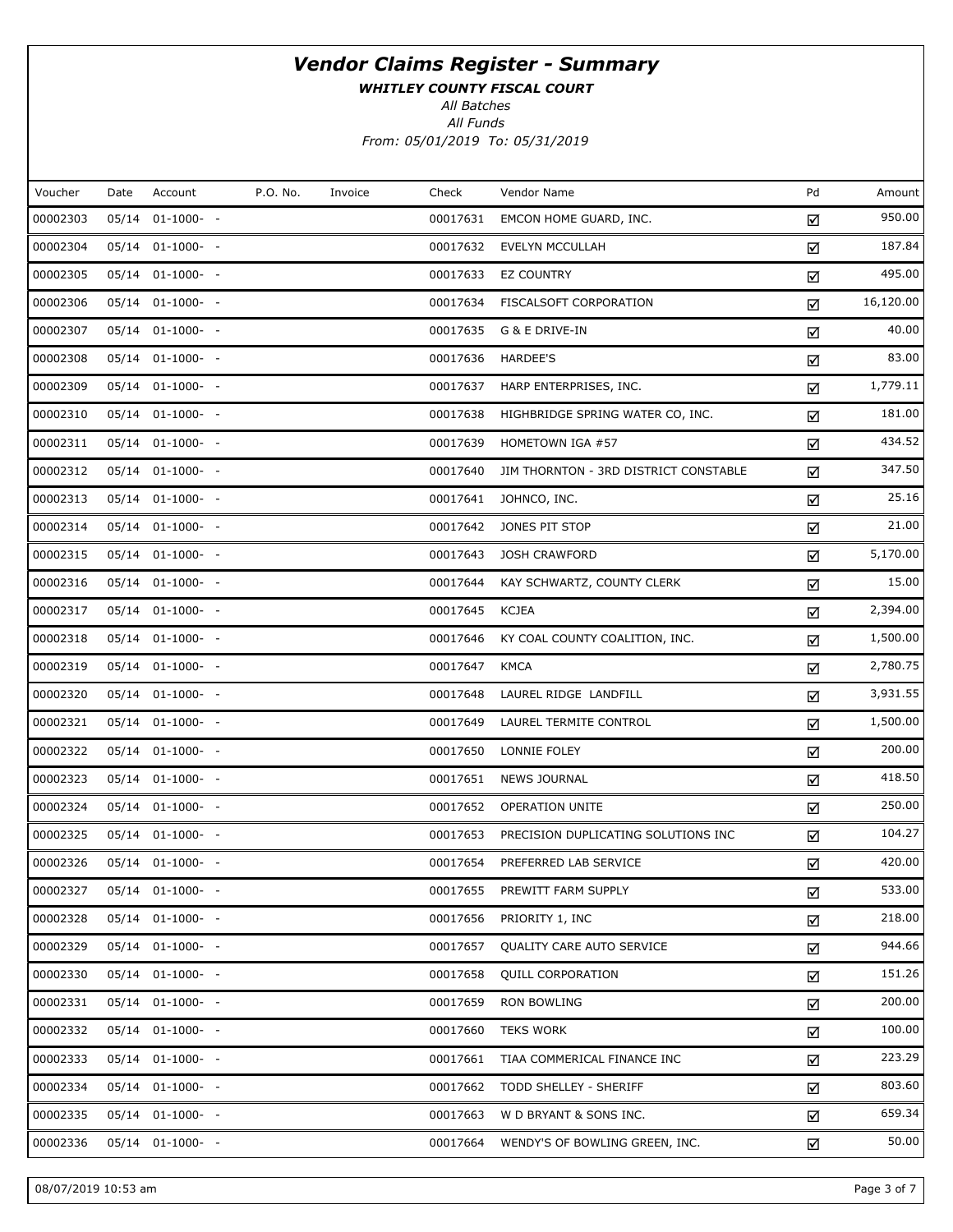WHITLEY COUNTY FISCAL COURT

All Batches

All Funds From: 05/01/2019 To: 05/31/2019

| Voucher  | Date | Account          | P.O. No. | Invoice | Check    | Vendor Name                        | Pd | Amount    |
|----------|------|------------------|----------|---------|----------|------------------------------------|----|-----------|
| 00002337 |      | 05/14 01-1000- - |          |         | 00017665 | <b>WEX BANK</b>                    | ☑  | 909.85    |
| 00002338 |      | 05/14 01-1000- - |          |         | 00017666 | XEROX CORPORATION                  | ☑  | 738.98    |
| 00002339 |      | 05/14 01-1000- - |          |         | 00017667 | D C ELEVATOR COMPANY, INC.         | ☑  | 3,590.75  |
| 00002340 |      | 05/14 02-1000- - |          |         | 00009383 | ARAMARK UNIFROM SERVICES           | ☑  | 1,090.72  |
| 00002341 |      | 05/14 02-1000- - |          |         | 00009384 | <b>CANADA AUTO PARTS</b>           | ☑  | 2,332.27  |
| 00002342 |      | 05/14 02-1000- - |          |         | 00009385 | CORBIN INDEPENDENT SCHOOL DISTRICT | ☑  | 343.17    |
| 00002343 |      | 05/14 02-1000- - |          |         | 00009386 | DUDE SOLUTIONS, INC.               | ☑  | 4,902.56  |
| 00002344 |      | 05/14 02-1000- - |          |         | 00009387 | HIGHBRIDGE SPRING WATER CO, INC.   | ☑  | 59.20     |
| 00002345 |      | 05/14 02-1000- - |          |         | 00009388 | HINKLE CONTRACTING COMPANY LLC     | ☑  | 12,703.09 |
| 00002346 |      | 05/14 02-1000- - |          |         | 00009389 | <b>HOLSTON GASES</b>               | ☑  | 98.65     |
| 00002347 |      | 05/14 02-1000- - |          |         | 00009390 | HOMETOWN IGA #57                   | ☑  | 184.37    |
| 00002348 |      | 05/14 02-1000- - |          |         | 00009391 | JAMES JONES EXCAVATING             | ☑  | 2,843.75  |
| 00002349 |      | 05/14 02-1000- - |          |         | 00009392 | JOHNNY WHEELS OF WILLIAMSBURG, INC | ☑  | 272.59    |
| 00002350 |      | 05/14 02-1000- - |          |         | 00009393 | KENTUCKY STATE TREASURER           | ☑  | 3,000.00  |
| 00002351 |      | 05/14 02-1000- - |          |         | 00009394 | KENWAY DISTRIBUTORS                | ☑  | 348.10    |
| 00002352 |      | 05/14 02-1000- - |          |         | 00009395 | LYKINS OIL COMPANY                 | ☑  | 4,419.94  |
| 00002353 |      | 05/14 02-1000- - |          |         | 00009396 | PREFERRED LAB SERVICE              | ☑  | 60.00     |
| 00002354 |      | 05/14 02-1000- - |          |         | 00009397 | QUILL CORPORATION                  | ☑  | 44.48     |
| 00002355 |      | 05/14 02-1000- - |          |         | 00009398 | TRI COUNTY INDUTRIAL SUPPLY        | ☑  | 209.33    |
| 00002356 |      | 05/14 02-1000- - |          |         | 00009399 | W D BRYANT & SONS INC.             | ☑  | 2,953.06  |
| 00002357 |      | 05/14 02-1000- - |          |         | 00009400 | <b>WEX BANK</b>                    | ☑  | 718.68    |
| 00002358 |      | 05/14 02-1000- - |          |         | 00009401 | WHITLEY COUNTY BOARD OF ED.        | ☑  | 33,973.62 |
| 00002359 |      | 05/14 03-1000- - |          |         | 00010846 | <b>BEST TERMITE &amp; PEST</b>     | ☑  | 120.00    |
| 00002360 |      | 05/14 03-1000- - |          |         | 00010847 | BISSELL'S, INC.                    | ☑  | 1,752.90  |
| 00002361 |      | 05/14 03-1000- - |          |         | 00010848 | <b>BROCK MCVEY</b>                 | ☑  | 66.01     |
| 00002362 |      | 05/14 03-1000- - |          |         | 00010849 | DAIRY QUEEN GRILL & CHILL          | ☑  | 99.37     |
| 00002363 |      | 05/14 03-1000- - |          |         | 00010850 | DUGGERS SEPTIC CLEANING            | ☑  | 210.00    |
| 00002364 |      | 05/14 03-1000- - |          |         | 00010851 | G & E DRIVE-IN                     | ☑  | 75.00     |
| 00002365 |      | 05/14 03-1000- - |          |         | 00010852 | GREAT AMERICA FINANCIAL SERVICES   | ☑  | 197.97    |
| 00002366 |      | 05/14 03-1000- - |          |         | 00010853 | HARDEE'S                           | ☑  | 82.40     |
| 00002367 |      | 05/14 03-1000- - |          |         | 00010854 | HIGHBRIDGE SPRING WATER CO, INC.   | ☑  | 42.75     |
| 00002368 |      | 05/14 03-1000- - |          |         | 00010855 | <b>HOBART CORP</b>                 | ☑  | 139.89    |
| 00002369 |      | 05/14 03-1000- - |          |         | 00010856 | HOMETOWN IGA #57                   | ☑  | 580.75    |
| 00002370 |      | 05/14 03-1000- - |          |         | 00010857 | JACK ROADEN PLUMBING               | ☑  | 330.00    |
|          |      |                  |          |         |          |                                    |    |           |

08/07/2019 10:53 am Page 4 of 7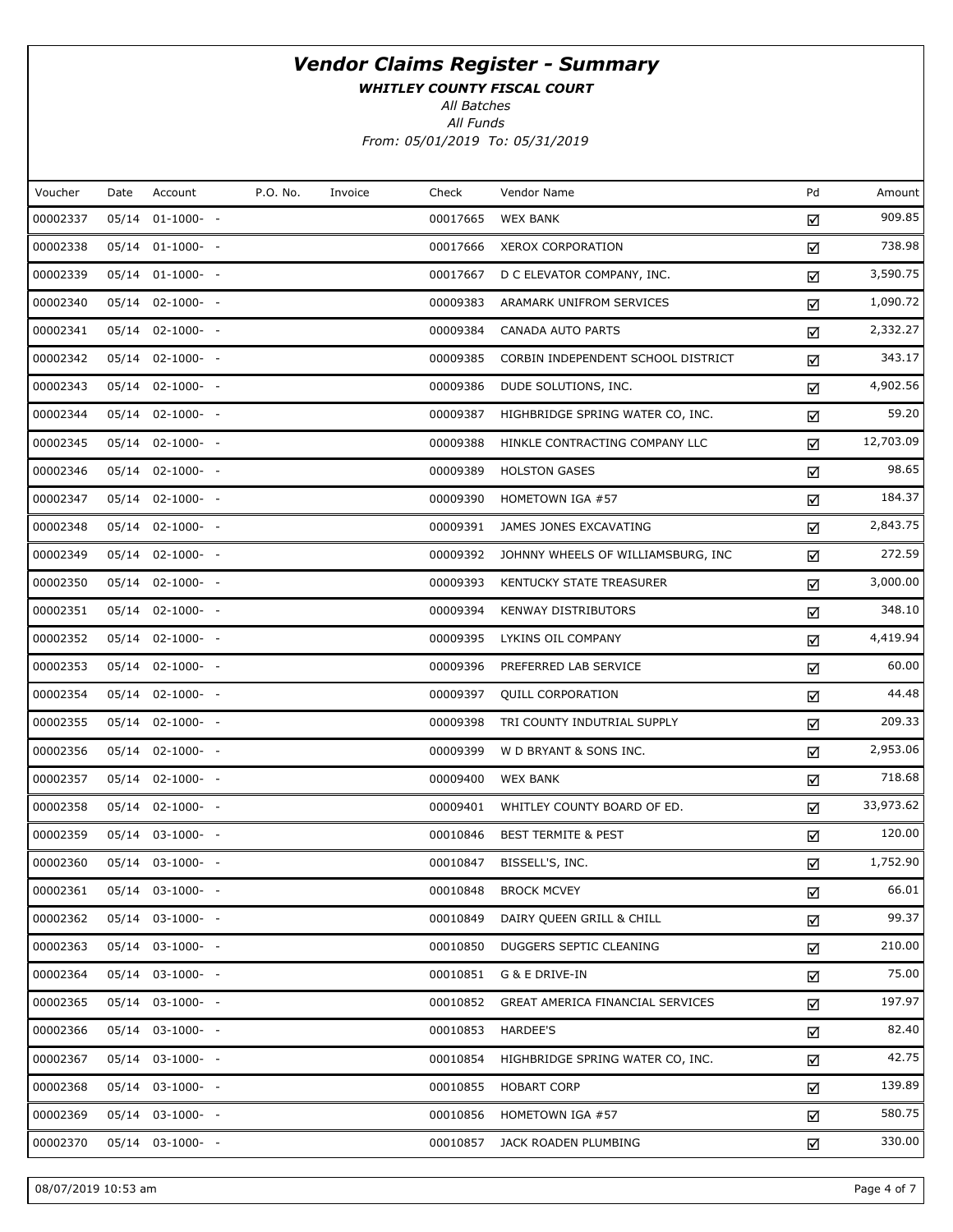WHITLEY COUNTY FISCAL COURT

All Batches

All Funds From: 05/01/2019 To: 05/31/2019

| Voucher  | Date  | Account          | P.O. No. | Invoice | Check    | Vendor Name                            | Pd | Amount    |
|----------|-------|------------------|----------|---------|----------|----------------------------------------|----|-----------|
| 00002371 |       | 05/14 03-1000- - |          |         | 00010858 | JONES PIT STOP                         | ☑  | 141.96    |
| 00002372 |       | 05/14 03-1000- - |          |         | 00010859 | NORVEX SUPPLY                          | ☑  | 3,926.64  |
| 00002373 |       | 05/14 03-1000- - |          |         | 00010860 | PREFERRED LAB SERVICE                  | ☑  | 420.00    |
| 00002374 |       | 05/14 03-1000- - |          |         | 00010861 | QUALITY CARE AUTO SERVICE              | ☑  | 1,398.42  |
| 00002375 |       | 05/14 03-1000- - |          |         | 00010862 | <b>QUILL CORPORATION</b>               | ☑  | 435.24    |
| 00002376 |       | 05/14 03-1000- - |          |         | 00010863 | <b>SANDRA HOKE</b>                     | ☑  | 41.99     |
| 00002377 |       | 05/14 03-1000- - |          |         | 00010864 | SELLERS MANUFACTURING CO 1848          | ☑  | 2,977.43  |
| 00002378 |       | 05/14 03-1000- - |          |         | 00010865 | <b>SGT JOES</b>                        | ☑  | 327.00    |
| 00002379 |       | 05/14 03-1000- - |          |         | 00010866 | SOUTHERN HEALTH PARTNERS               | ☑  | 36,509.24 |
| 00002380 |       | 05/14 03-1000- - |          |         | 00010867 | <b>SUPPLY WORKS</b>                    | ☑  | 684.60    |
| 00002381 |       | 05/14 03-1000- - |          |         | 00010868 | THERMAL EQUIPMENT SERVICE CO.          | ☑  | 787.80    |
| 00002382 |       | 05/14 03-1000- - |          |         | 00010869 | W D BRYANT & SONS INC.                 | ☑  | 97.50     |
| 00002383 |       | 05/14 03-1000- - |          |         | 00010870 | WENDY'S OF BOWLING GREEN, INC.         | ☑  | 45.95     |
| 00002384 |       | 05/14 03-1000- - |          |         | 00010871 | <b>WEX BANK</b>                        | ☑  | 2,240.40  |
| 00002385 |       | 05/14 03-1000- - |          |         | 00010872 | ZORO, INC.                             | ☑  | 364.38    |
| 00002386 |       | 05/14 09-1000- - |          |         | 00008295 | 911 BILLING SERVICE                    | ☑  | 16,802.66 |
| 00002387 |       | 05/14 09-1000- - |          |         | 00008296 | ALBERT JACKSON                         | ☑  | 100.00    |
| 00002388 |       | 05/14 09-1000- - |          |         | 00008297 | BOUND TREE MEDICAL, LLC                | ☑  | 2,305.94  |
| 00002389 |       | 05/14 09-1000- - |          |         | 00008298 | CANADA AUTO PARTS                      | ☑  | 89.99     |
| 00002390 |       | 05/14 09-1000- - |          |         | 00008299 | CAPITAL PLAZA HOTEL                    | ☑  | 106.35    |
| 00002391 |       | 05/14 09-1000- - |          |         | 00008300 | <b>COMPUTER CLINC</b>                  | ☑  | 150.00    |
| 00002392 |       | 05/14 09-1000- - |          |         | 00008301 | EMERGENCY MEDICAL PRODUCTS, INC        | ☑  | 1,046.58  |
| 00002393 |       | 05/14 09-1000- - |          |         | 00008302 | ENVIRONMENTAL WASTE SYSTEMS, LLC       | ☑  | 280.00    |
| 00002394 |       | 05/14 09-1000- - |          |         | 00008303 | FIRST NATIONAL BANK OF OMAHA           | ☑  | 206.58    |
| 00002395 |       | 05/14 09-1000- - |          |         | 00008304 | FLEETMATICS USA, LLC                   | ☑  | 300.00    |
| 00002396 | 05/14 | $09-1000- -$     |          |         | 00008305 | HIGHBRIDGE SPRING WATER CO, INC.       | ☑  | 39.40     |
| 00002397 |       | 05/14 09-1000- - |          |         | 00008306 | <b>HOLSTON GASES</b>                   | ☑  | 3,515.70  |
| 00002398 | 05/14 | 09-1000- -       |          |         | 00008307 | <b>JIM COLEMAN LTD</b>                 | ☑  | 881.48    |
| 00002399 | 05/14 | 09-1000- -       |          |         | 00008308 | KY BOARD OF EMERGENCY MEDICAL SERVICES | ☑  | 100.00    |
| 00002400 | 05/14 | $09-1000- -$     |          |         | 00008309 | LYKINS OIL COMPANY                     | ☑  | 5,177.04  |
| 00002401 |       | 05/14 09-1000- - |          |         | 00008310 | PATTY'S ALTERATIONS                    | ☑  | 50.00     |
| 00002402 | 05/14 | $09-1000- -$     |          |         | 00008311 | PRECISION DUPLICATING SOLUTIONS INC    | ☑  | 34.14     |
| 00002403 |       | 05/14 09-1000- - |          |         | 00008312 | PREFERRED LAB SERVICE                  | ☑  | 120.00    |
| 00002404 |       | 05/14 09-1000- - |          |         | 00008313 | QUALITY CARE AUTO SERVICE              | ☑  | 4,988.78  |

08/07/2019 10:53 am Page 5 of 7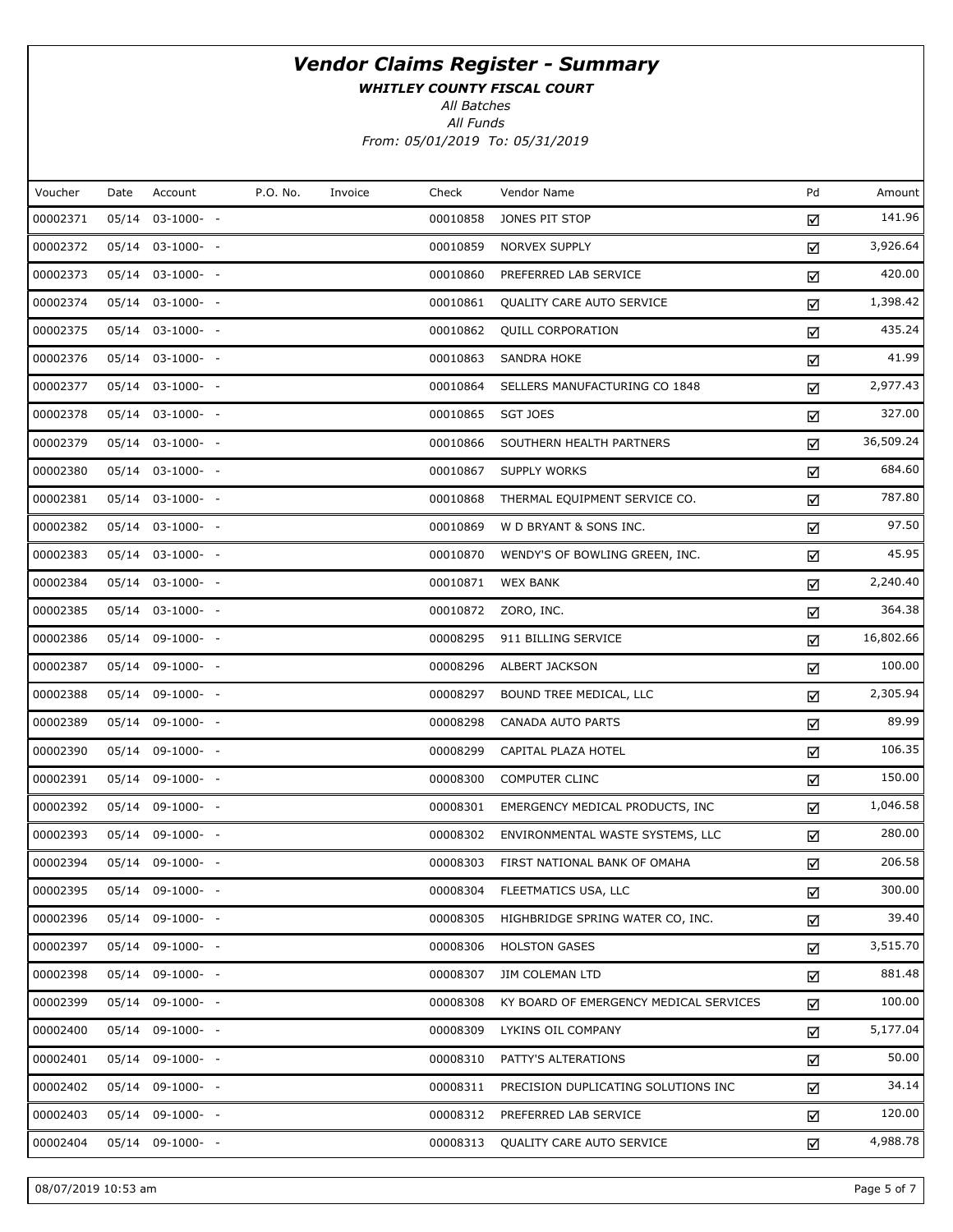WHITLEY COUNTY FISCAL COURT

All Batches

All Funds From: 05/01/2019 To: 05/31/2019

| Voucher  | Date  | Account              | P.O. No. | Invoice | Check    | Vendor Name                          | Pd | Amount     |
|----------|-------|----------------------|----------|---------|----------|--------------------------------------|----|------------|
| 00002406 | 05/14 | $09-1000- -$         |          |         | 00008315 | STRYKER MEDICAL                      | ☑  | 1,160.84   |
| 00002407 |       | 05/14 09-1000- -     |          |         | 00008316 | TIAA COMMERICAL FINANCE INC          | ☑  | 55.82      |
| 00002408 |       | 05/14 09-1000- -     |          |         | 00008317 | W D BRYANT & SONS INC.               | ☑  | 79.92      |
| 00002409 |       | 05/14 09-1000- -     |          |         | 00008318 | <b>WEX BANK</b>                      | ☑  | 4,140.92   |
| 00002410 |       | 05/14 09-1000- -     |          |         | 00008319 | WILLIAMSBURG-WHITLEY CO. AIRPORT BD. | ☑  | 800.00     |
| 00002411 |       | 05/14 23-1000- -     |          |         | 00002686 | BISSELL'S, INC.                      | ☑  | 995.00     |
| 00002412 |       | 05/14 23-1000- -     |          |         | 00002687 | FISCALSOFT CORPORATION               | ☑  | 8,053.42   |
| 00002413 |       | 05/14 23-1000- -     |          |         | 00002688 | HIGHBRIDGE SPRING WATER CO, INC.     | ☑  | 42.75      |
| 00002414 |       | 05/14 75-1000- -     |          |         | 00000381 | WHITLEY COUNTY TOURISM BOARD         | ☑  | 4,204.28   |
| 00002415 |       | 05/14 87-1000- -     |          |         | 00005262 | BISSELL'S, INC.                      | ☑  | 252.92     |
| 00002416 |       | 05/14 87-1000- -     |          |         | 00005263 | EVELYN MCCULLAH                      | ☑  | 21.04      |
| 00002417 |       | 05/14 87-1000- -     |          |         | 00005264 | HIGHBRIDGE SPRING WATER CO, INC.     | ☑  | 23.90      |
| 00002418 |       | 05/14 87-1000- -     |          |         | 00005265 | <b>KENWAY DISTRIBUTORS</b>           | ☑  | 165.98     |
| 00002419 |       | 05/14 87-1000- -     |          |         | 00005266 | LIDA J. POWERS                       | ☑  | 683.72     |
| 00002420 |       | 05/14 87-1000- -     |          |         | 00005267 | PRECISION DUPLICATING SOLUTIONS INC  | ☑  | 48.99      |
| 00002421 |       | 05/14 87-1000- -     |          |         | 00005268 | QUALITY CARE AUTO SERVICE            | ☑  | 321.86     |
| 00002422 |       | 05/14 87-1000- -     |          |         | 00005269 | <b>QUILL CORPORATION</b>             | ☑  | 88.99      |
| 00002423 |       | 05/14 87-1000- -     |          |         | 00005270 | TIAA COMMERICAL FINANCE INC          | ☑  | 55.82      |
| 00002424 |       | 05/14 87-1000- -     |          |         | 00005271 | <b>WEX BANK</b>                      | ☑  | 229.45     |
| 00002425 |       | 05/14 87-1000- -     |          |         | 00005272 | WILLIAMSBURG-WHITLEY CO. AIRPORT BD. | ☑  | 1,000.00   |
| 00002426 |       | 05/13 23-1023- -     |          |         | 00001268 | <b>CITY OF CORBIN</b>                | ☑  | 482,367.61 |
| 00002427 |       | 05/13 23-1023- -     |          |         | 00001269 | CITY OF WILLIAMSBURG                 | ☑  | 256,871.09 |
| 00002429 |       | 05/14 02-1000- -     |          |         | 00009402 | K A C O ALL LINES FUND               | ☑  | 4,039.73   |
| 00002430 |       | 05/14 03-1000- -     |          |         | 00010873 | K A C O ALL LINES FUND               | ☑  | 12,799.16  |
| 00002431 |       | 05/14 09-1000- -     |          |         | 00008320 | K A C O ALL LINES FUND               | ☑  | 4,343.17   |
| 00002432 |       | 05/14 01-1000- -     |          |         | 00017669 | K A C O ALL LINES FUND               | ☑  | 29,192.82  |
| 00002433 |       | 05/20 23-1000- -     |          |         | 00002689 | WANDA SIMONS, CPA                    | ☑  | 2,500.00   |
| 00002434 |       | $05/22$ $01-1000-$ - |          |         | 00017670 | AT&T                                 | ☑  | 486.22     |
| 00002435 |       | 05/22 01-1000- -     |          |         | 00017671 | AT & T ONENET SERVICE                | ☑  | 87.88      |
| 00002436 |       | $05/22$ $01-1000-$ - |          |         | 00017672 | TIME WARNER CABLE                    | ☑  | 254.98     |
| 00002437 |       | 05/28 01-1000- -     |          |         | 00017674 | WHITLEY COUNTY FISCAL COURT PR       | ☑  | 26,494.05  |
| 00002438 |       | 05/28 02-1000- -     |          |         | 00009403 | WHITLEY COUNTY FISCAL COURT PR       | ☑  | 28,180.11  |
| 00002439 |       | 05/28 03-1000- -     |          |         | 00010874 | WHITLEY COUNTY FISCAL COURT PR       | ☑  | 36,315.14  |
| 00002440 |       | 05/28 09-1000- -     |          |         | 00008321 | WHITLEY COUNTY FISCAL COURT PR       | ☑  | 37,163.42  |

08/07/2019 10:53 am Page 6 of 7